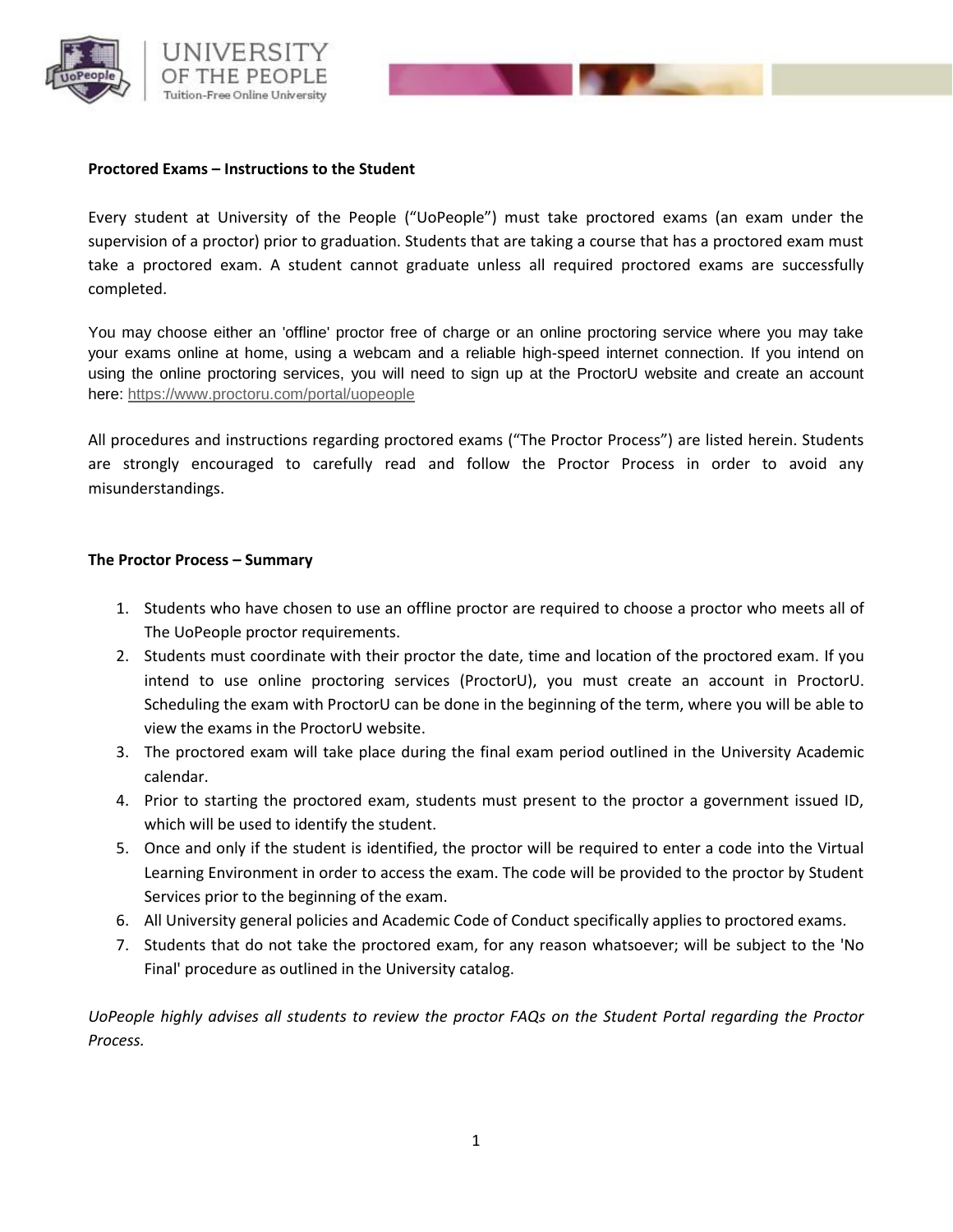## **The Proctor (Process) – In Detail**

1. It is the Student's sole responsibility to choose a proctor. A proctor must meet the following requirements:

- 1.1. Be at least 21 years old.
- 1.2. Be a reputable person of integrity (e.g. local official, supervisor at work, religious figure, etc.)
- 1.3. Cannot be a relative of the student, a student at UoPeople or an applicant.

1.4. Cannot have a conflict of interest or have any vested interest in the student's grade or performance on his/her exam.

1.5. Must have adequate and reliable access to the Internet, including email services.

2. When choosing offline proctor, tudents are strictly prohibited from offering the proctor any payment or other benefit in return for the proctor's willingness to supervise the exam.

3. Students must identify a proctor during online registration for courses that require a proctor by entering the following information:

- 3.1. First and last name.
- 3.2. Email address.
- 3.3. Contact information (telephone number and place of residence).

If you decide to use ProctorU services, please add the following details after you click on the 'add a proctor' link:

- Proctor first name and last name ProctorU
- **•** Proctor email address [help@proctoru.com](mailto:passwords@proctoru.com)
- Proctor phone number  $-1-855-772-8678$
- Proctor country of residence United States
- Proctor city of residence San Francisco
- Proctor occupation -ProctorU

4. It is the student's sole responsibility to inform the Office of Student Services of any changes to the proctor's contact information.

5. UoPeople has the right to contact the proctor directly in order to validate his/her identity and to assure that he/she meets all the requirements. If UoPeople rejects a proctor, the student will be notified accordingly and it will be the student's sole responsibility to provide another proctor.

6. Rejecting a proctor is at the sole discretion of UoPeople. The university has no obligation to provide reasoning for the decision.

7. It is the student's sole responsibility to make sure that his/her proctor is available during the final exam period. A scheduling problem with the proctor will not be considered a legitimate reason for extending the exam period or to request a makeup exam. UoPeople will send the proctor a reminder a week before the exam.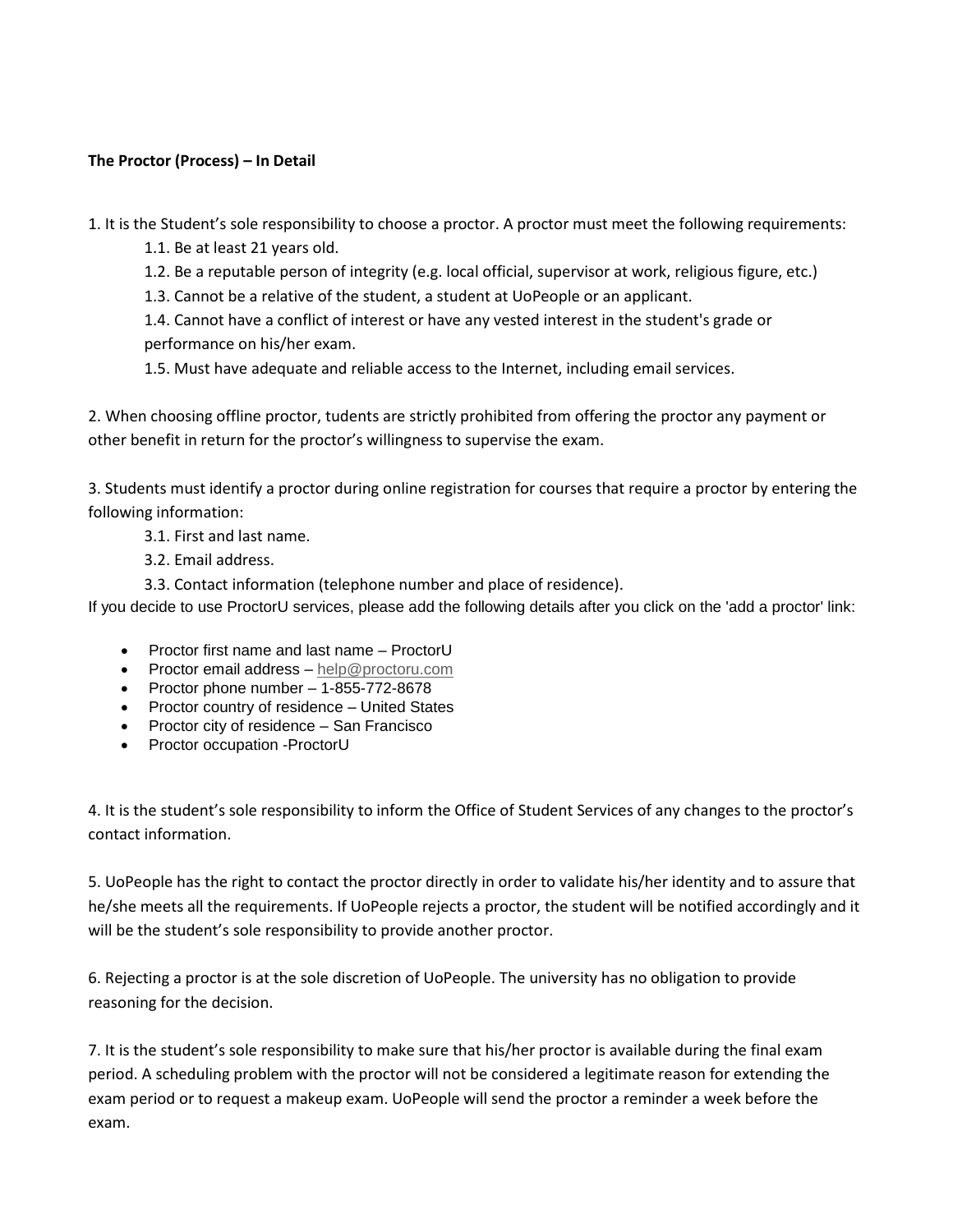8. It is the student's sole responsibility to coordinate with his/her proctors the date, time and location in which the proctored exam will take place. A student will not be allowed to start a proctored exam without the presence of the proctor.

9. The final exam period starts on Thursday, week 9 of the term at 00:05 and ends the following Sunday at 23:55 UoPeople time (GMT-5 time zone). The proctored exam must be taken within this time period.

10. It is the student's sole responsibility to have all necessary means required for taking the proctored exam (e.g. a computer with internet access).

11. The proctor should receive an email from Student Services with the Student's personal details and a code to access the final exam. It is the student's sole responsibility to verify that their proctor received such an email.

12. If the proctor did not receive such an email at least three (3) days prior to the commencement of the final exam period the student must contact the Office of Student Services immediately and report that his/her proctor failed to receive the email.

13. Students must present to the proctor and be identified by a government issued ID ("Official ID"), which must include the following personal details:

- 13.1. Student's first and last name.
- 13.2. Student's date of birth.
- 13.3. Student's current photo.

14. The proctor will compare the student's personal details, as presented in the Official ID, with the personal details that he/she received from UoPeople. A student will be considered identified, and thus eligible to take the proctored exam, only if all personal details are identical.

15. It is the student's sole responsibility to make sure that his/her personal details, as appearing on the Official ID, are identical to the personal details that he/she provided UoPeople. If one, or more, of the personal details required for identification is not identical the student will be considered as unidentified, he/she will not be allowed to take the exam, will be given the letter grade "NF", regardless of the student's performance in the course so far.

16. In case the proctor was not able to identify the student, he/she will not enter the code and the student will not be able to take the exam. It is at the proctor's sole discretion to determine whether or not the student was identified and can be based on the following reasons:

16.1. A personal detail – one, or more, of the student's personal details, as presented in the Official ID, is not identical to the student's personal details that were provided by UoPeople.

16.2. Photo – the proctor has a reasonable reason to believe that the person standing in front of him/her is not the same person whose photo is on the Official ID.